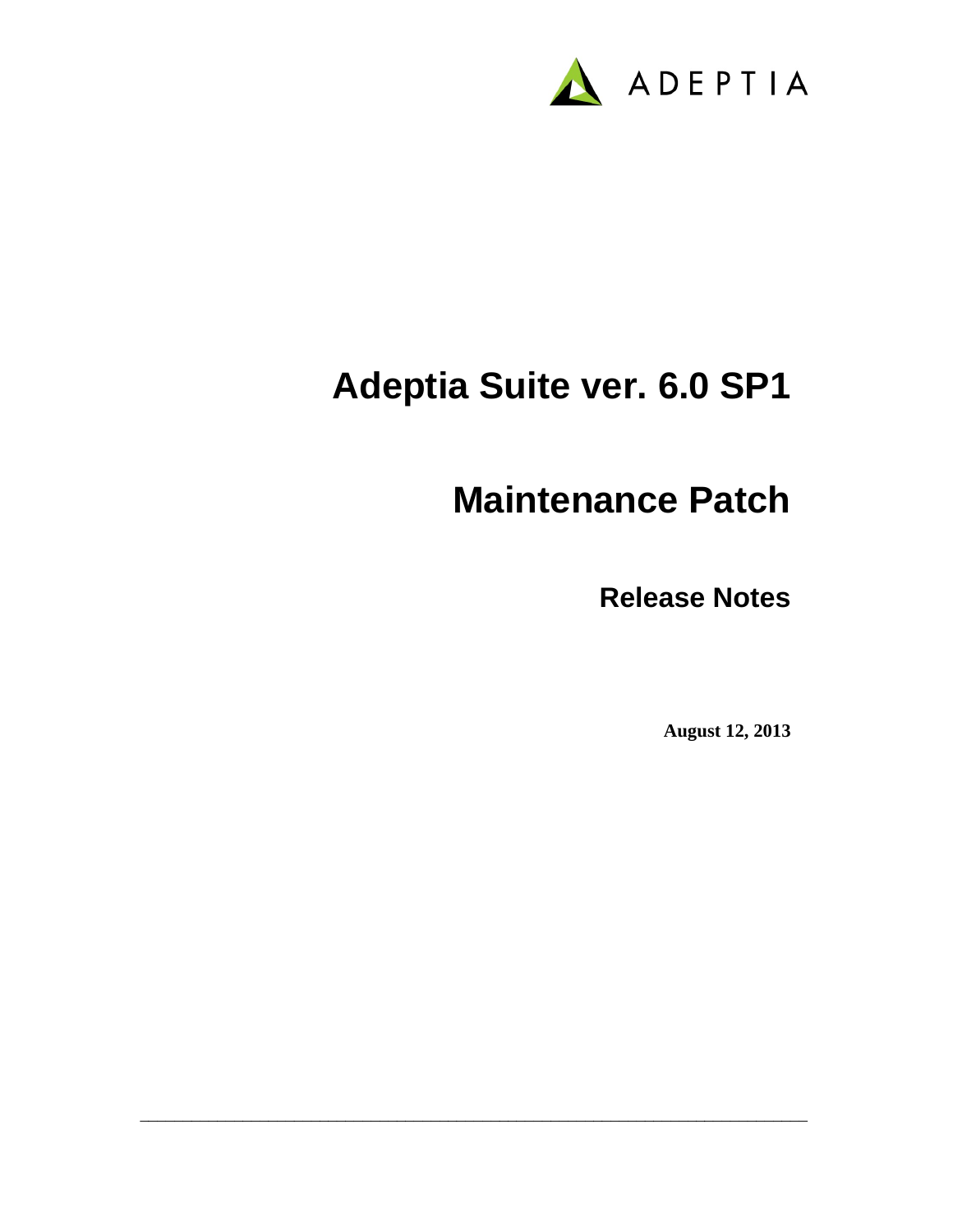

## **Contents**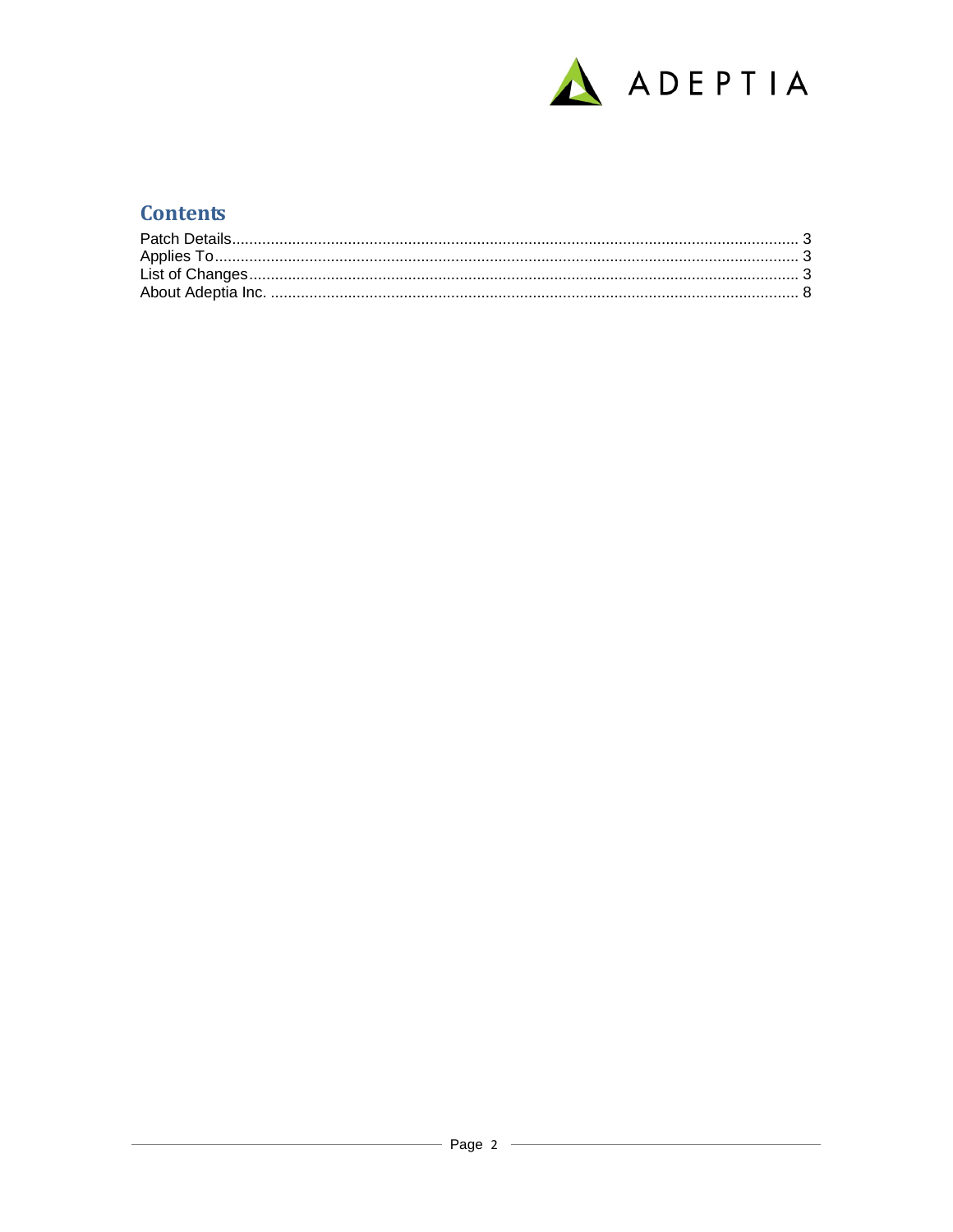

#### <span id="page-2-0"></span>**Patch Details**

| <b>Patch Name</b> | AdeptiaSuite_6_0_SP1_12Aug2013.zip |
|-------------------|------------------------------------|
| <b>Build Tag</b>  | Release_6_0_SP1_05_12Aug_2013      |

#### <span id="page-2-1"></span>**Applies To**

This patch can only be applied on Adeptia Suite Ver. 6.0 SP1 and Ver.6.0 SP1 with any maintenance patches.

#### <span id="page-2-2"></span>**List of Changes**

Following table lists the enhancements and bug fixes that are covered in this patch.

| <b>Enhancements/Bug Fixes</b>                                                        | <b>Description/User Story</b>                                                                                                                                                                               |
|--------------------------------------------------------------------------------------|-------------------------------------------------------------------------------------------------------------------------------------------------------------------------------------------------------------|
| Version Tag: Release_6_0_SP1_05_12Aug_2013                                           |                                                                                                                                                                                                             |
| Enhancements                                                                         |                                                                                                                                                                                                             |
| Configurable option to execute<br>parent flow and all its child flow<br>on same node | A configurable option is added in Process Flow property to execute<br>the parent flow and all its child flow on same node when Adeptia Suite<br>is running in clustering environment.                       |
| Recovery support for EDI<br>solution                                                 | EDI Process flows are now made recoverable. In case kernel crashes.<br>the execution of running EDI process flows will be recovered when<br>you restart the kernel.                                         |
| Support to run EDI solution in<br>Clustering environment.                            | Support is added to run EDI solution in Clustering environment to<br>achieve load balancing.                                                                                                                |
| <b>Bug Fixes</b>                                                                     |                                                                                                                                                                                                             |
| Issue in signing WS-<br>addressing header in WS<br>Consumer (Ticket #2502)           | In Web Service Consumer, when you sign the WS-addressing<br>parameters using signing option of the Security Policy then the WS<br>Consumer fails with error " <partname> is not in the message".</partname> |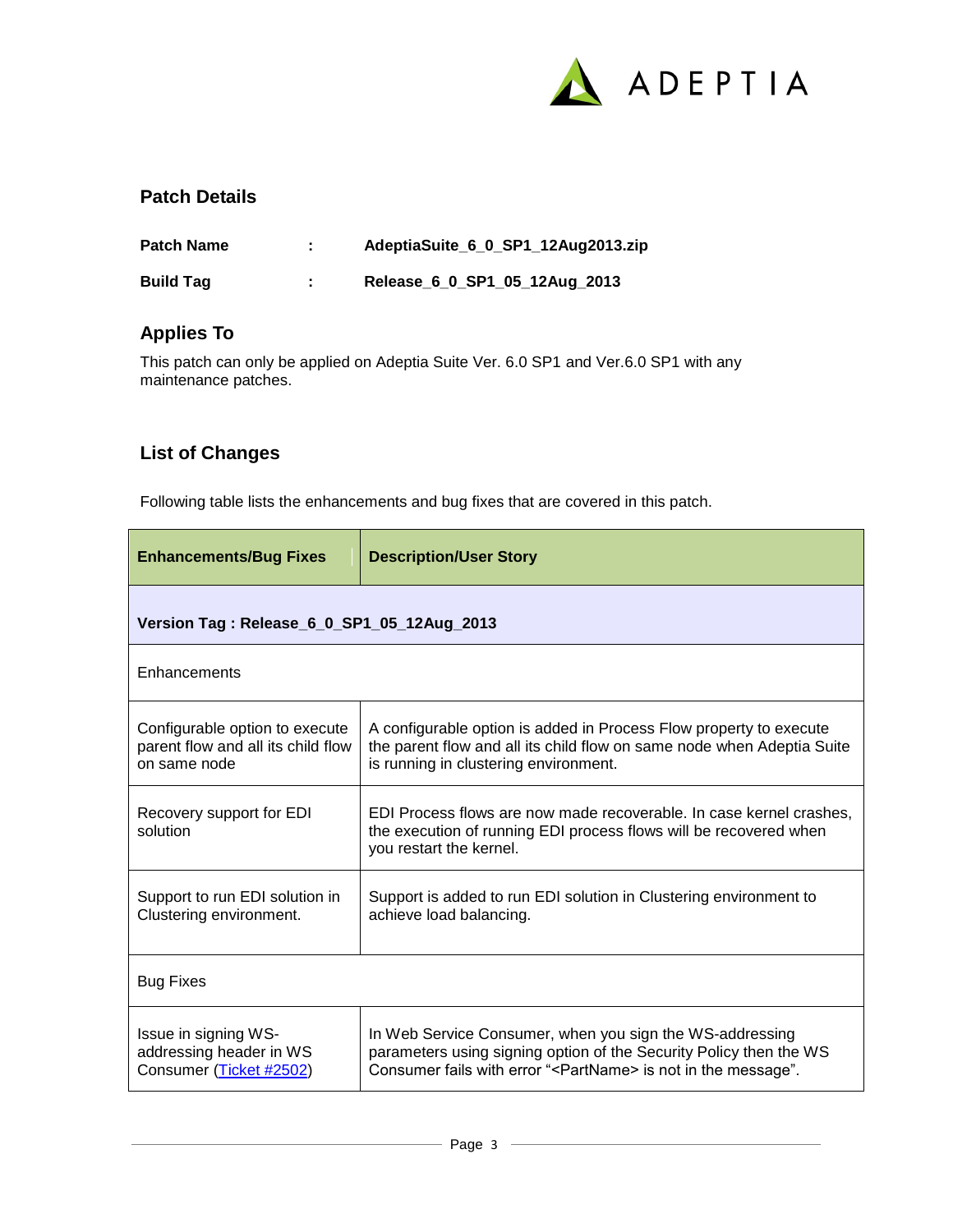

| AS-3660                                                                  | Process Designer applet doesn't open when JRE 7 is installed.                                                                                                                      |
|--------------------------------------------------------------------------|------------------------------------------------------------------------------------------------------------------------------------------------------------------------------------|
| AS-3425                                                                  | When you try to insert XML data of more than 4000 character in XML<br>Data type field of Oracle database, then the insertion fails with the<br>error.                              |
| In File Event, VFS option<br>always comes as selected.<br>(Ticket #2816) | If you create a new file event and then open it in edit mode, it will show<br>you VFS options as selected irrespective of that you haven't selected<br>it at the time of creation. |

| <b>Enhancements/Bug Fixes</b>                                                                | <b>Description/User Story</b>                                                                                                                 |
|----------------------------------------------------------------------------------------------|-----------------------------------------------------------------------------------------------------------------------------------------------|
| Version Tag: Release_6_0_SP1_05_15July_2013                                                  |                                                                                                                                               |
| <b>Bug Fixes</b>                                                                             |                                                                                                                                               |
| Space is not allowed in Partner<br>ID and Host ID in Trading<br>Partner (Ticket # 2716)      | Support is added to allow space in Partner ID and Host ID fields in<br>Trading Partner activity.                                              |
| Duplicate sequence checking<br>issue for ISA (Ticket #2723)                                  | Duplicate sequence checking doesn't work for ISA.                                                                                             |
| SE01 does not give Correct no<br>of segments (Ticket #2741)                                  | Fixes are done to generate the correct number of segment counts in<br>SE01 when ST control number is generated from data mapping<br>activity. |
| FTPS Issue with on File<br>Create option (Ticket #2714)                                      | When FTP event is configured with FTPS and On File Create option,<br>then FTP event doesn't pick the new file.                                |
| Applets does not get opened<br>when routed through the<br>Apache SSL proxy (Ticket<br>#2658) | Applets does not get opened when routed through the Apache SSL<br>proxy.                                                                      |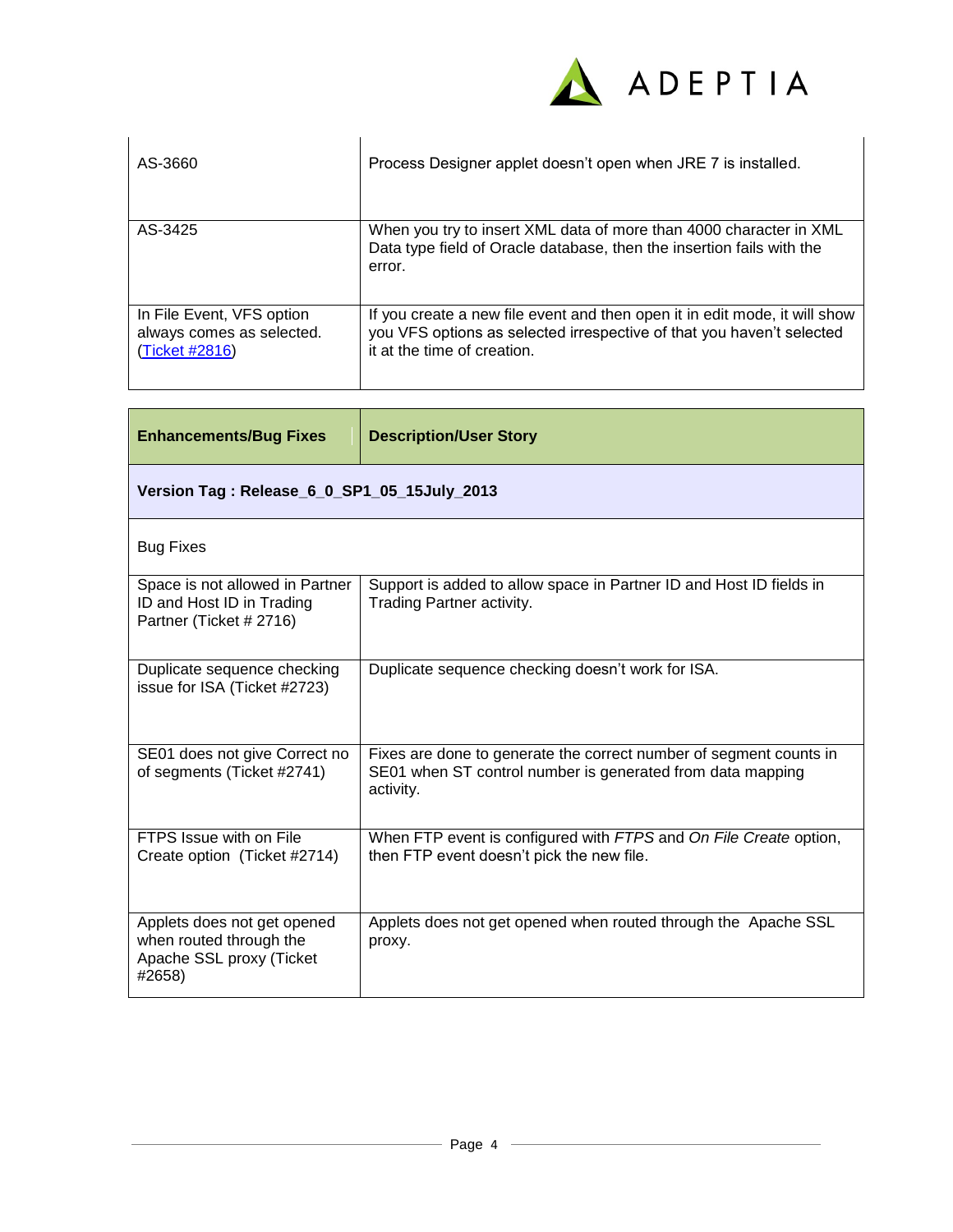

| <b>Enhancements/Bug Fixes</b>               | <b>Description/User Story</b>                                                                                                                                                                                                                                                                |
|---------------------------------------------|----------------------------------------------------------------------------------------------------------------------------------------------------------------------------------------------------------------------------------------------------------------------------------------------|
| Version Tag: Release_6_0_SP1_04_01July_2013 |                                                                                                                                                                                                                                                                                              |
| <b>Bug Fixes</b>                            |                                                                                                                                                                                                                                                                                              |
| AS-3149                                     | When we restart the Adeptia Server, and JMS Event is activated<br>then event does not pick the messages in the next polling<br>Frequency while messages exists in the Queue.                                                                                                                 |
| AS-3409                                     | When we keep the rich form design window idle for more than 60<br>sec then an error message "The action could not be completed.<br>This can happen if your session expires or if you are editing the<br>same form/flow in multiple sessions." is displayed if we create form<br>after 60sec. |

| <b>Enhancements/Bug Fixes</b>                                                                | <b>Description/User Story</b>                                                                                                                                                                                                                                              |
|----------------------------------------------------------------------------------------------|----------------------------------------------------------------------------------------------------------------------------------------------------------------------------------------------------------------------------------------------------------------------------|
| Version Tag: Release_6_0_SP1_03_28June_2013                                                  |                                                                                                                                                                                                                                                                            |
| Support to create Target file<br>per Transaction Set<br>Process Count in B2Bi<br>processing. | In B2Bi Processing, if the target file is XML and the source file has<br>more than 2000 transaction set, then invalid XML file is created.<br>Now a new option "CreatePerTransactionSetProcessCount" is<br>added in Mode Type drop-down list of Inbound Relationship page. |
| Support to checkout activity<br>directly from SVN<br>repository into Adeptia<br>Suite        | Support is added to checkout activity directly from SVN repository<br>into Adeptia Suite.                                                                                                                                                                                  |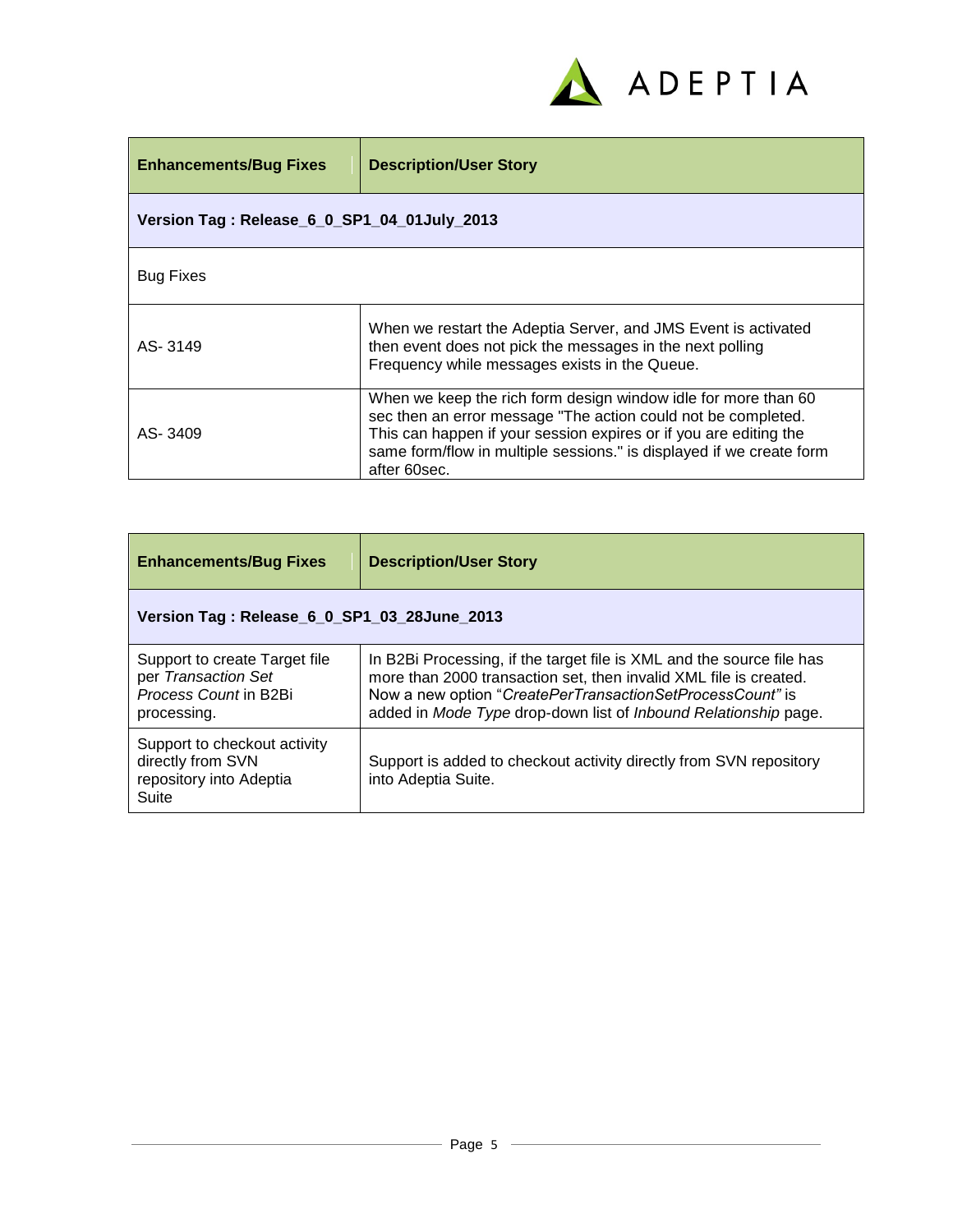

| <b>Enhancements/Bug Fixes</b>                                                            | <b>Description/User Story</b>                                                                                                                                                                                                                     |
|------------------------------------------------------------------------------------------|---------------------------------------------------------------------------------------------------------------------------------------------------------------------------------------------------------------------------------------------------|
| Version Tag: Release_6_0_SP1_02_19June_2013                                              |                                                                                                                                                                                                                                                   |
| Support to skip compliance<br>for EDI X12 ISA and GS<br>segment                          | Support is added to skip the compliance check for EDI X12 ISA<br>and GS segment.                                                                                                                                                                  |
| Support to generate ISA,<br>GS, and ST segment from<br>the incoming data.                | Support is added to generate ISA, GS, and ST segment of<br>outgoing EDI X12 message, from the mapped value of the<br>incoming data. Earlier these segments were generated based on<br>values given the respective relationship.                   |
| Support to re-concile 999<br>and TA1                                                     | Support is added to re-concile 999 and TA1 acknowledgment.                                                                                                                                                                                        |
| Support for repetition<br>separator in EDI X12<br>outgoing Processing.<br>(Ticket #2601) | Support is added to generate repetition separator in EDI X12<br>outbound message.                                                                                                                                                                 |
| Support to allow less field in<br>Advanced text Schema                                   | In Advanced Text Schema, support is added to process the record<br>even if number of fields in the source record, are less than the<br>number of fields defined in the Schema.                                                                    |
| <b>LDAP bug fixes</b>                                                                    |                                                                                                                                                                                                                                                   |
| Following LDAP bugs have been fixed:                                                     |                                                                                                                                                                                                                                                   |
| AS-3292                                                                                  | When SSO is enabled and user login with Adeptia login page and<br>alwaysDefaultLogin property is enabled then LDAP group<br>configured in administrator group or business group properties<br>does not come into effect.                          |
| AS-3291                                                                                  | When SSO, alwaysDefaultLogin is enabled, and no group exists in<br>the request then a NullPointer exception is displayed on GUI.                                                                                                                  |
| AS-3021                                                                                  | When SSO is enabled, and you login as sysadmin user then some<br>of the administrative features are not displayed.                                                                                                                                |
| AS-3294                                                                                  | When alwaysDefaultGroupLogin is enabled and you configure the<br>name default adeptia group in 'abpm.ldap.administratorGroups' or<br>'abpm.Idap.businessGroup' then user is created accordingly these<br>properties and no LDAP group is checked. |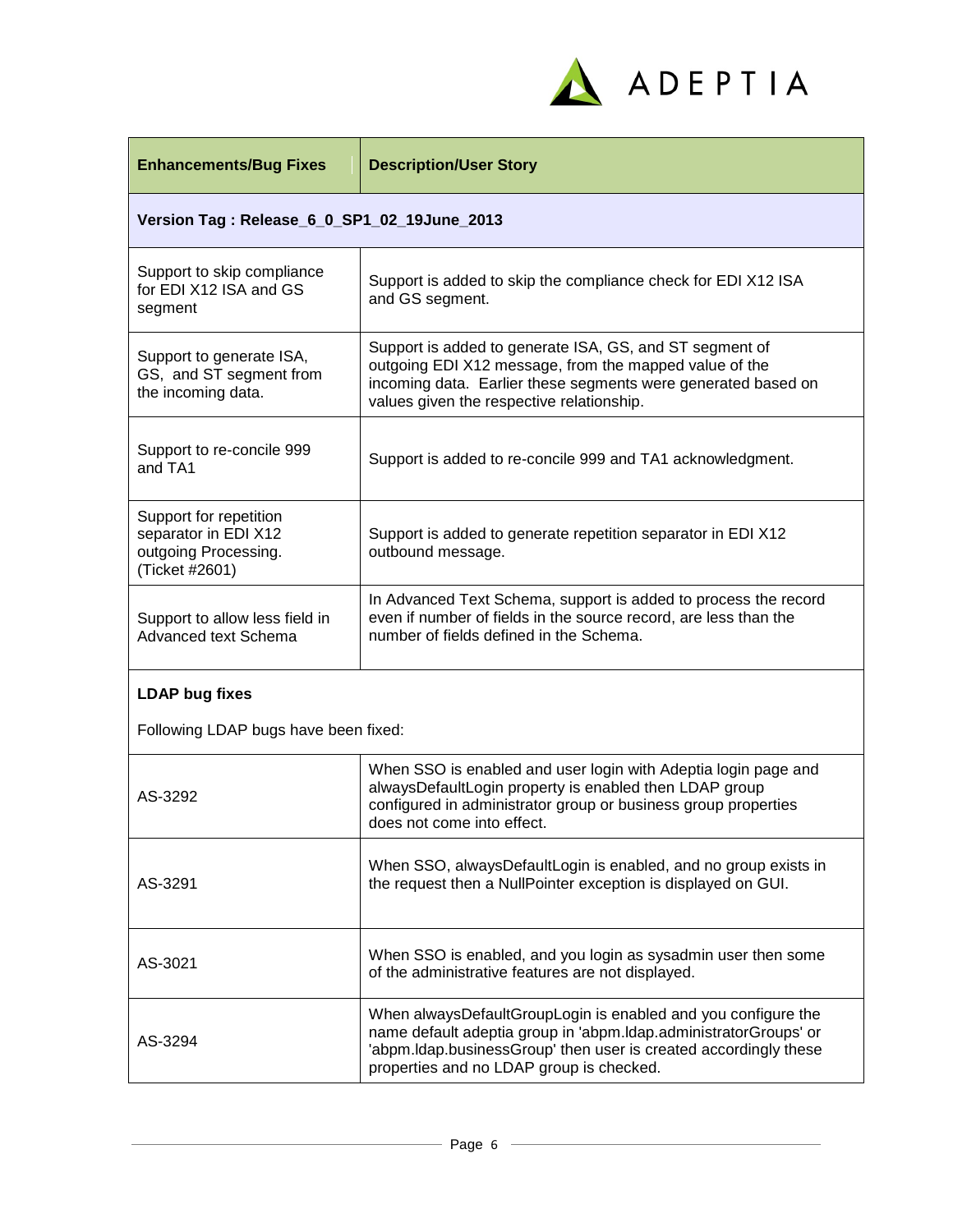

| Issue while executing<br>RestWS with no<br>parameters) (AS-3008)           | When you execute a REST WS (with no parameters), then "HTTP<br>Respond code: 500" error is displayed. |
|----------------------------------------------------------------------------|-------------------------------------------------------------------------------------------------------|
| Support to handle repetition<br>separator                                  | Support is added to handle the repetition separator in EDI X12<br>Inbound and outbound processing.    |
| <b>Support for Processing</b><br>ST <sub>03</sub>                          | Support is added to process ST03 in EDI X12 inbound and<br>outbound processing.                       |
| Performance Improvement<br>in EDI message processing<br>using parallelism. | EDI message processing performance has been improved using<br>parallel processing.                    |
| Support to validate XML at<br>target side.                                 | Support to added to validate target XML in inbound processing.                                        |